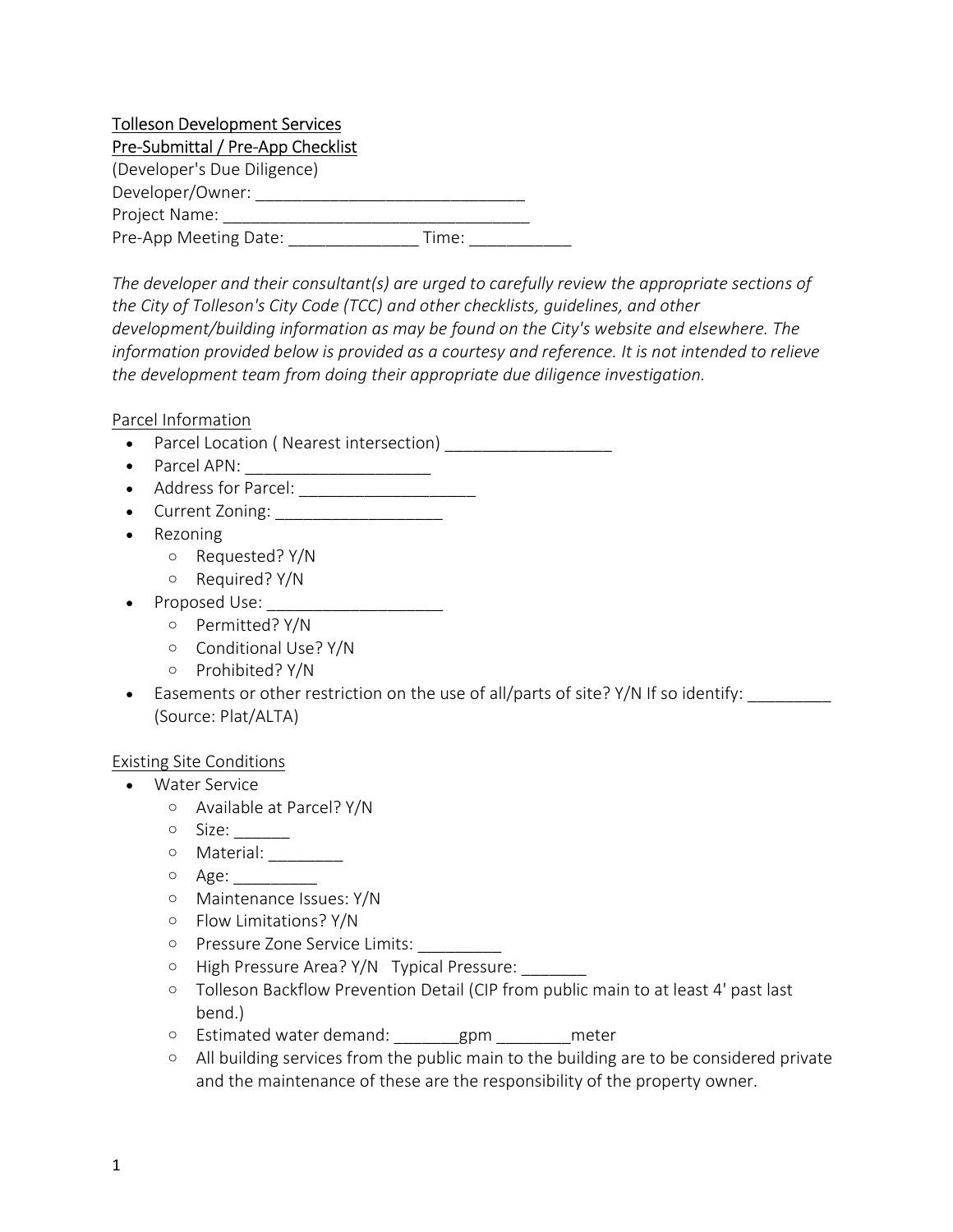# Pre-Submittal / Pre-App Checklist

(Developer's Due Diligence)

Developer/Owner: \_\_\_\_\_\_\_\_\_\_\_\_\_\_\_\_\_\_\_\_\_\_\_\_\_\_\_\_\_

Project Name: \_\_\_\_\_\_\_\_\_\_\_\_\_\_\_\_\_\_\_\_\_\_\_\_\_\_\_\_\_\_\_\_\_

Pre-App Meeting Date: Time:

- Wastewater Service
	- o Available at Parcel? Y/N
	- o Size: \_\_\_\_\_\_
	- o Material: \_\_\_\_\_\_\_\_\_
	- o Age: \_\_\_\_\_\_\_\_\_
	- o Maintenance Issues: Y/N
	- o Flow Limitations? Y/N
	- o Service Area Limits: \_\_\_\_\_\_\_\_\_\_\_
	- o Estimated Demand: \_\_\_\_\_\_\_\_\_\_\_\_\_\_\_ gpd/gpm/MGD/DFU
	- o All building services from the public main to the building are to be considered private and the maintenance of these are the responsibility of the property owner.
	- o Pretreatment Required? Y/N (Wastewater Discharge Survey)
- Access to Road System(s)
	- o AHJ (Agency Having Jurisdiction): \_\_\_\_\_\_\_\_\_\_\_\_
	- o Adjacent to Limited Access Hwy? Y/N
	- o Drive/Road Access to Public Roads
		- Tolleson uses P1243 w/ 10" Class A Conc & Fiber Mesh. Minimum radius = 25'
		- Nearest Traffic Signal: \_\_\_\_\_\_\_\_\_\_\_\_\_\_\_\_
		- Turning Conflicts? Y/N
		- Turn Lane Required? Y/N
- Existing Private Utilities (E/T/CATV/G/Irrigation/Etal)
	- o Undergrounding: Tolleson requires ALL existing overhead utility lines to be relocated underground.
- Drainage/Floodplain
	- o Is the site located w/in a designated flood hazard zone? Y/N
		- If so what zone: \_\_\_\_\_\_\_\_\_\_\_\_\_\_\_\_\_\_ (FIRM Panel #)
	- o Are there offsite drainage ways that have historically flowed onto project site? Y/N
		- If so ID: \_\_\_\_\_\_\_\_\_\_\_\_\_ (map/drawing preferred)
	- o Are there offsite drainage ways that the project site has historically flowed into? Y/N
		- If so ID: \_\_\_\_\_\_\_\_\_\_\_\_\_ (map/drawing preferred)

====================================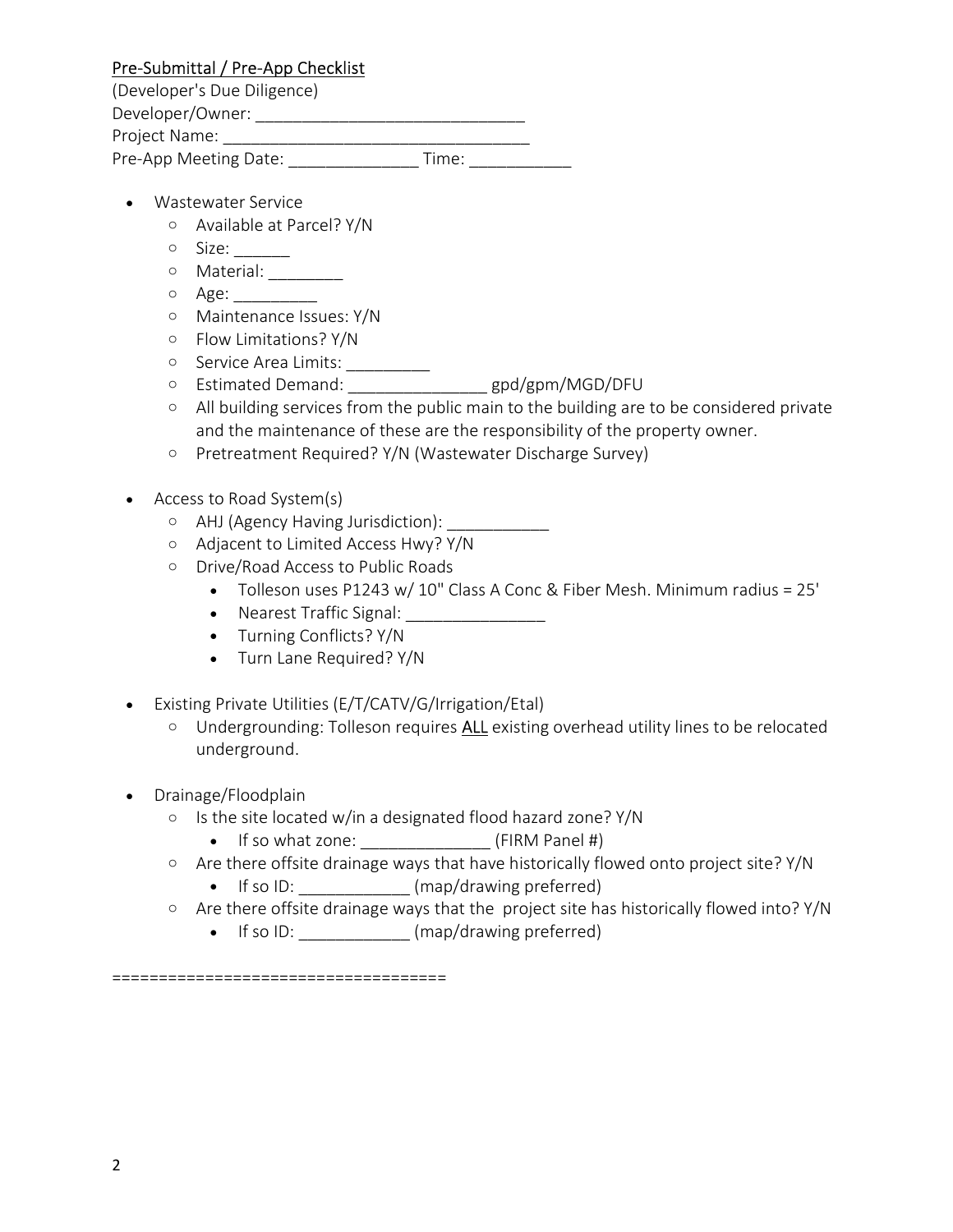# Pre-Submittal / Pre-App Checklist

| (Developer's Due Diligence) |       |  |
|-----------------------------|-------|--|
| Developer/Owner:            |       |  |
| Project Name:               |       |  |
| Pre-App Meeting Date:       | Time: |  |

### REGULATORY REFERENCES

The following list of *regulatory references* is provided as a courtesy and is NOT intended to be a substitute for a thorough due diligence investigation by the development team. This is a listing of those sections of the Tolleson City Code that typically play a part at some point during the development process in the City of Tollseon. The development team is to review the rest of the City Code & determine to their satisfaction whether or not those sections apply to the particular circumstances of the project in question. Regardless of the developer's investigation and the preliminary evaluation by the City in preparation for the Pre-App meeting, subsequent detailed reviews by the City may result in changes to the design parameters discussed in the Pre-App.

#### Site Planning Items (TCC 12-4-169 & -170)

- Setbacks (per appropriate section(s) of Zoning Ord):
	- o Front: \_\_\_\_\_\_\_\_\_\_\_\_\_
	- o Street Side: \_\_\_\_\_\_\_\_\_\_
	- o Rear: \_\_\_\_\_\_\_\_\_
	- o Side: \_\_\_\_\_\_\_\_\_
- Parking Requirements (TCC 12-4-115 et seq):
	- o # Regular Spaces required: \_\_\_\_\_\_\_\_\_\_
	- o # ADA Spaces Required: \_\_\_\_\_\_\_\_\_\_\_
	- o Minimum Space Size: 8.5' x 18'; depth can be reduced up to 2', w/ prior approval, if adjoining walks or landscape areas are widened correspondingly.
- Loading areas are not allowed in front yards.
- Landscaping (TCC 12-4-101)
- $\bullet$  Screening (TCC 12-4-102)
- $\bullet$  Signs (TCC 12-4-98)
- Site Lighting (TCC 12-4-99)
- Building Elevations Rendered for P&Z & Council action
- Fire Department Criteria (Fire Department Site Planning Guide, see website)
	- o Hydrant spacing/locations (IFC)
	- o FDC Location
	- o Fire Access route
		- Minimum H&V dimensions
		- Minimum turning radius